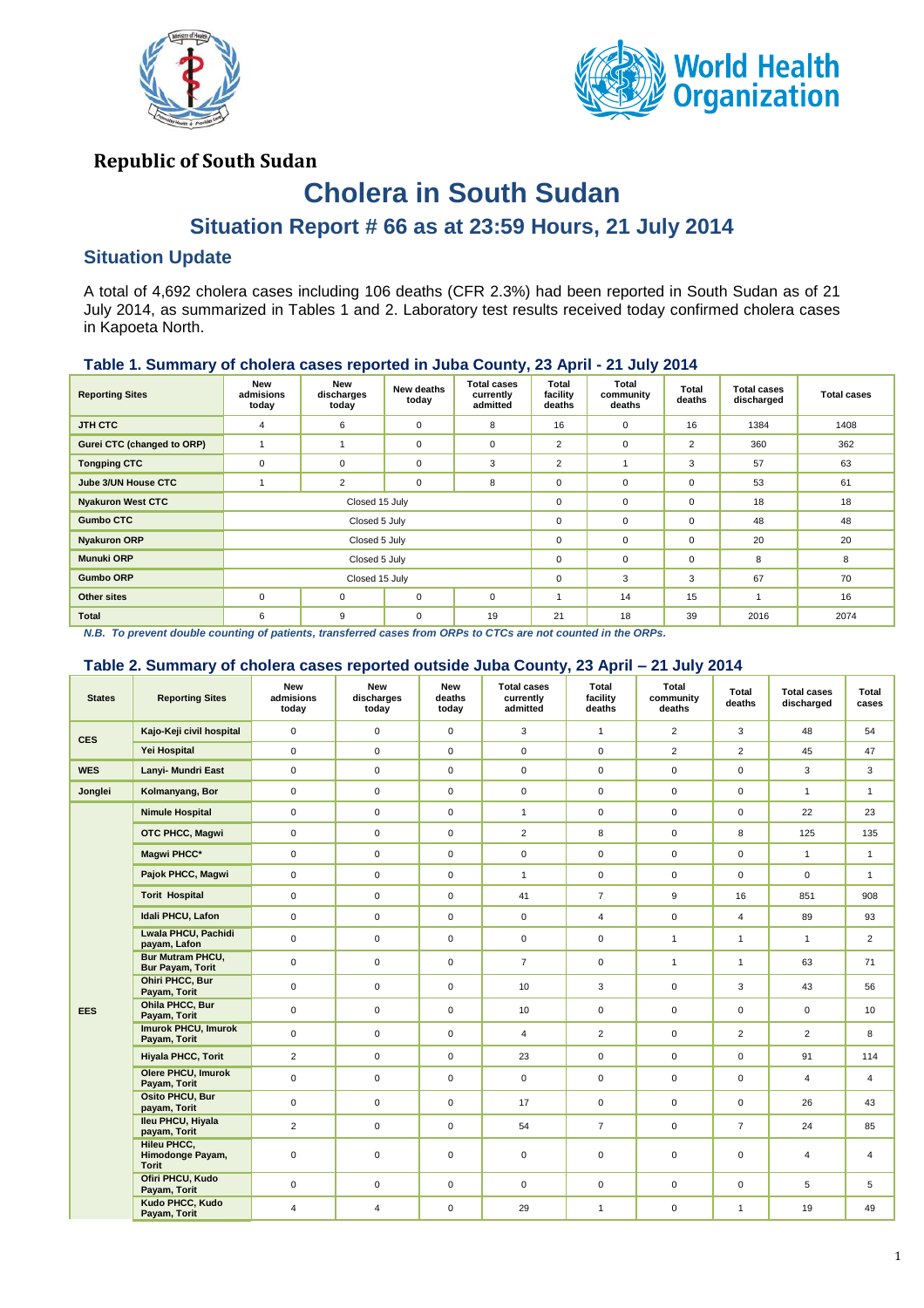| <b>States</b> | <b>Reporting Sites</b>                      | New<br>admisions<br>today | <b>New</b><br>discharges<br>today | <b>New</b><br>deaths<br>today | <b>Total cases</b><br>currently<br>admitted | Total<br>facility<br>deaths | Total<br>community<br>deaths | Total<br>deaths | <b>Total cases</b><br>discharged | Total<br>cases |
|---------------|---------------------------------------------|---------------------------|-----------------------------------|-------------------------------|---------------------------------------------|-----------------------------|------------------------------|-----------------|----------------------------------|----------------|
|               | <b>Riwoto PHCC, Kapoeta</b><br><b>North</b> |                           | $\Omega$                          | 0                             | $\sim$                                      |                             | $\Omega$                     |                 | 48                               | 52             |
|               | <b>Other sites</b>                          | $\Omega$                  | $\Omega$                          | 0                             |                                             | $\Omega$                    |                              |                 | 18                               | 19             |
| Upper         | Kaka                                        |                           | $\Omega$                          | 0                             |                                             | $\Omega$                    | $\Omega$                     | $\Omega$        | $\Omega$                         |                |
| <b>Nile</b>   | Wau Shilluk, Malakal                        | $\Omega$                  | $\Omega$                          | 0                             | 134                                         | 16                          |                              | 17              | 678                              | 829            |
| Total         |                                             |                           |                                   | 0                             | 339                                         | 50                          | 17                           |                 | 2211                             | 2618           |

#### **Figure 1: Central Equatoria State Epidemic curve as at 21 July 2014**







#### **Figure 3: Upper Nile State Epidemic curve as at 20 July 2014**